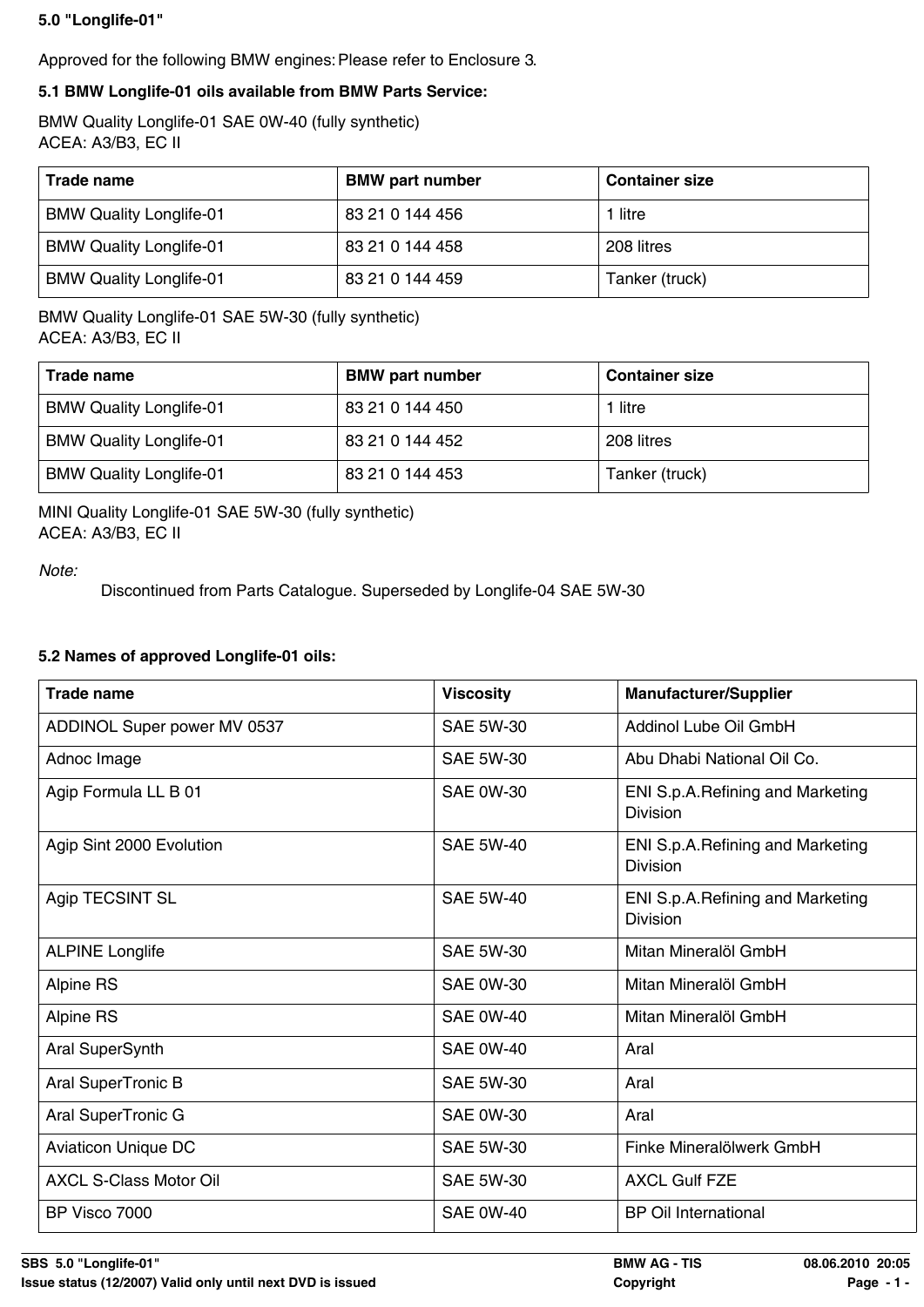| BP Visco 7000 M                                | <b>SAE 0W-30</b> | <b>BP Oil International</b>    |
|------------------------------------------------|------------------|--------------------------------|
| Castrol DCO Top Up                             | <b>SAE 0W-30</b> | <b>Castrol Limited</b>         |
| Castrol Edge                                   | <b>SAE 0W-30</b> | <b>Castrol Limited</b>         |
| Castrol Edge                                   | <b>SAE 5W-30</b> | <b>Castrol Limited</b>         |
| Castrol Edge                                   | <b>SAE 0W-40</b> | <b>Castrol Limited</b>         |
| <b>Castrol Formula RS Power and Protection</b> | <b>SAE 0W-40</b> | <b>Castrol Limited</b>         |
| Castrol Formula SLX                            | <b>SAE 0W-30</b> | <b>Castrol Limited</b>         |
| Castrol Formula SLX LL01                       | <b>SAE 0W-30</b> | <b>Castrol Limited</b>         |
| Castrol Formula SLX Long Tec                   | <b>SAE 0W-30</b> | <b>Castrol Limited</b>         |
| Castrol SLX Longtec                            | <b>SAE 0W-30</b> | <b>Castrol Limited</b>         |
| <b>Castrol SLX Professional Longtec</b>        | <b>SAE 0W-30</b> | <b>Castrol Limited</b>         |
| Castrol SLX Professional Longtec               | <b>SAE 0W-40</b> | <b>Castrol Limited</b>         |
| Castrol SLX Professional Longtec BMW LL01      | <b>SAE 0W-30</b> | <b>Castrol Limited</b>         |
| Castrol SLX Professional Longtec BMW LL01      | <b>SAE 5W-30</b> | <b>Castrol Limited</b>         |
| Castrol Super Racing 0W-40                     | <b>SAE 0W-40</b> | <b>Castrol Limited</b>         |
| Castrol Syntec European Formula                | <b>SAE 0W-30</b> | <b>Castrol Limited</b>         |
| Castrol TXT Softec LL01                        | <b>SAE 5W-30</b> | <b>Castrol Limited</b>         |
| Cepsa Star Mega Synthetic                      | <b>SAE 0W-30</b> | Cepsa Lubricantes S.A.         |
| Cepsa Star Mega Synthetic                      | <b>SAE 5W-30</b> | Cepsa Lubricantes S.A.         |
| Divinol Syntholight                            | <b>SAE 0W-40</b> | Zeller+Gmelin                  |
| <b>Elf Excellium</b>                           | <b>SAE 0W-30</b> | Total                          |
| Elf Excellium Full-Tech                        | <b>SAE 0W-30</b> | Total                          |
| Elf Excellium LDX                              | <b>SAE 0W-30</b> | Total                          |
| Elf Excellium XLL                              | <b>SAE 5W-40</b> | Total                          |
| Fina First 600                                 | <b>SAE 0W-30</b> | Total                          |
| Galp Formula XLD                               | <b>SAE 5W-30</b> | Petrogal SA                    |
| <b>Gulf Formula Extreme</b>                    | <b>SAE 0W-30</b> | S.A. Espanola de Lubrificantes |
| <b>Gulf Formula GX</b>                         | <b>SAE 5W-30</b> | S.A. Espanola de Lubrificantes |
| <b>Gulf Formula TLX</b>                        | <b>SAE 0W-30</b> | S.A. Espanola de Lubrificantes |
| Havoline Synthetic BM                          | <b>SAE 0W-30</b> | ChevronTexaco                  |
| Havoline Ultra BM                              | <b>SAE 5W-30</b> | ChevronTexaco                  |
| Igol Process Compact P                         | <b>SAE 5W-30</b> | Igol France S.A.               |
| <b>INA Futura MB</b>                           | <b>SAE 5W-30</b> | <b>INA Maziva Rijeka</b>       |
| IP Sintiax Motor Oil Excel                     | <b>SAE 5W-40</b> | Italiana Petroli               |
| KIXX PAO LL01                                  | <b>SAE 5W-30</b> | <b>GS Caltex Corporation</b>   |
| KIXX PAO LL01                                  | <b>SAE 5W-40</b> | <b>GS Caltex Corporation</b>   |
| Labo RC                                        | <b>SAE 0W-30</b> | Fuchs Labo Auto S.A.           |
| Liqui Moly Leichtlauf Special LL               | <b>SAE 5W-30</b> | Liqui Moly                     |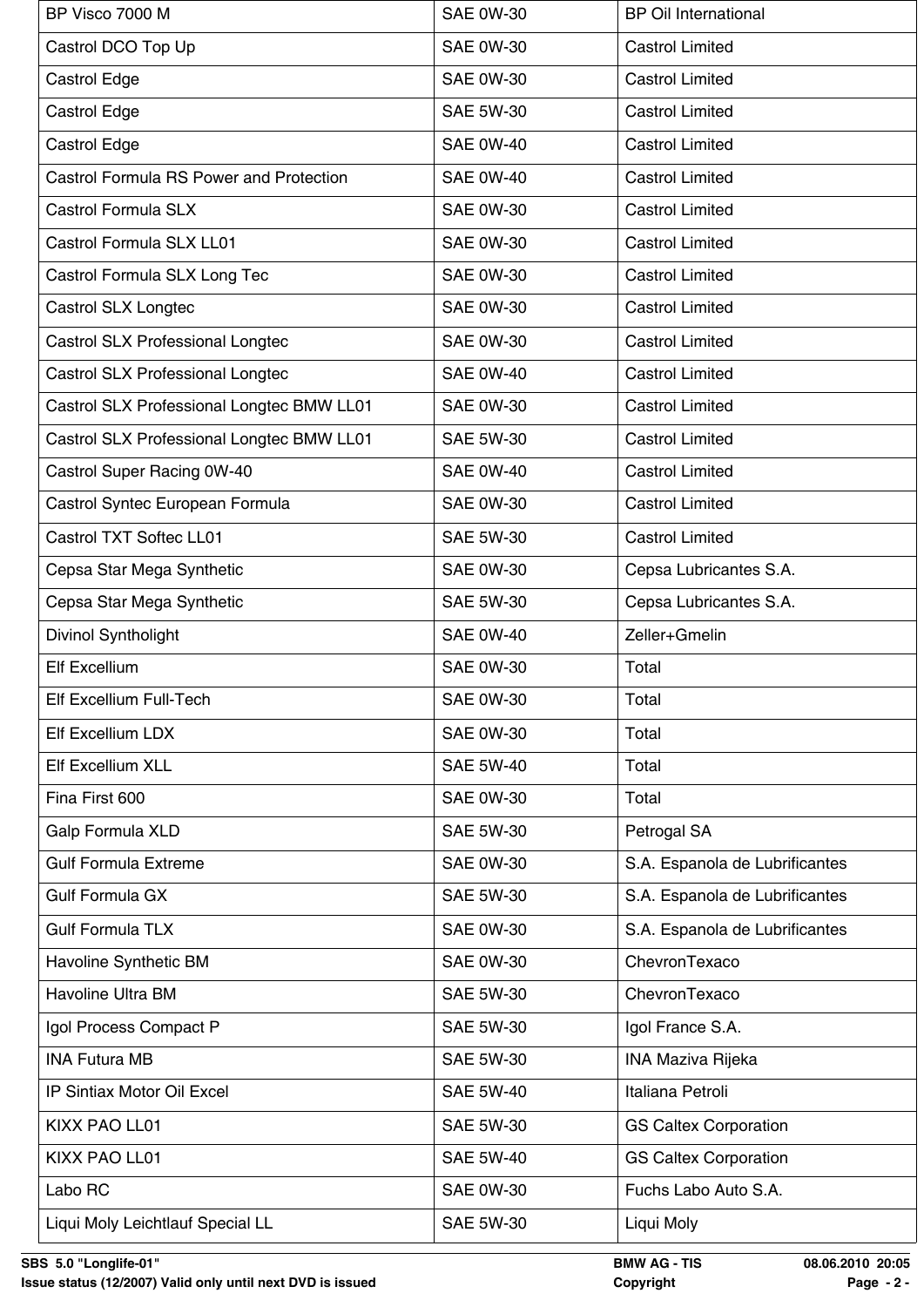| Liqui Moly Pro-Engine M300               | <b>SAE 5W-30</b> | Liqui Moly                               |
|------------------------------------------|------------------|------------------------------------------|
| Megol Motorenöl Quality                  | <b>SAE 5W-30</b> | Meguin GmbH & Co.KG                      |
| Meister-Öl Premium-Motorenöl             | <b>SAE 0W-40</b> | Ölwerke Julius Schindler GmbH            |
| Mobil 1                                  | <b>SAE 0W-40</b> | ExxonMobil                               |
| Mobil 1 Arctic                           | <b>SAE 0W-40</b> | ExxonMobil                               |
| Mobil 1 New Life                         | <b>SAE 0W-40</b> | <b>ExxonMobil</b>                        |
| Mobil 1 New Life Turbo Diesel            | <b>SAE 0W-40</b> | ExxonMobil                               |
| Mobil 1 Turbo Diesel                     | <b>SAE 0W-40</b> | ExxonMobil                               |
| Mobil 1 Formula C                        | <b>SAE 0W-40</b> | ExxonMobil                               |
| Mobil SHC Formula B                      | <b>SAE 5W-40</b> | ExxonMobil                               |
| Mobil Super 3000 Formula B               | <b>SAE 5W-40</b> | ExxonMobil                               |
| Motorex Profile B-XL                     | <b>SAE 0W-30</b> | <b>Bucher AG</b>                         |
| Motorex Select SP-X                      | <b>SAE 5W-30</b> | <b>Bucher AG</b>                         |
| Motul Specific LL-01                     | <b>SAE 5W-30</b> | Motul S.A.                               |
| Motul 8100 X-max                         | <b>SAE 5W-30</b> | Motul S.A.                               |
| <b>OMV Bixxol special BM</b>             | <b>SAE 5W-30</b> | <b>OMV AG</b>                            |
| <b>OMV Bixxol special G</b>              | <b>SAE 5W-30</b> | <b>OMV AG</b>                            |
| <b>Opaljet Longlife</b>                  | <b>SAE 5W-30</b> | Unil Opal                                |
| Orlen Platinum Vollsynthese              | <b>SAE 0W-40</b> | Orlen                                    |
| Panolin Exclusive BD                     | <b>SAE 5W-30</b> | Panolin AG                               |
| Pennzoil European Formula Ultra          | <b>SAE 5W-30</b> | <b>Pennzoil Quaker State</b>             |
| Pennzoil Platinum European Formula Ultra | <b>SAE 5W-30</b> | Shell International Petroleum Company    |
| Pentospeed 0W-30 VS*                     | <b>SAE 0W-30</b> | Deutsche Pentosin-Werke                  |
| Petronas Syntium 3000 LL                 | <b>SAE 5W-30</b> | Petronas                                 |
| Q8 Formula Special                       | <b>SAE 0W-30</b> | <b>Kuwait Petroleum</b>                  |
| Q European Engine Ultra                  | <b>SAE 5W-30</b> | <b>Pennzoil Quaker State</b>             |
| Q Horsepower Full Synthetic              | <b>SAE 5W-40</b> | <b>Pennzoil Quaker State</b>             |
| <b>Ravenol HCL</b>                       | <b>SAE 5W-30</b> | Ravensbuger Schmierstoffvertrieb<br>GmbH |
| Repsol Elite Common Rail                 | <b>SAE 5W-30</b> | <b>Repsol YPF</b>                        |
| <b>Shell Helix Diesel Ultra</b>          | <b>SAE 0W-40</b> | Shell International Petroleum Company    |
| <b>Shell Helix Diesel Ultra</b>          | <b>SAE 5W-40</b> | Shell International Petroleum Company    |
| <b>Shell Helix Ultec</b>                 | <b>SAE 0W-40</b> | Shell International Petroleum Company    |
| <b>Shell Helix Ultra</b>                 | <b>SAE 0W-40</b> | Shell International Petroleum Company    |
| <b>Shell Helix Ultra</b>                 | <b>SAE 5W-40</b> | Shell International Petroleum Company    |
| <b>Shell Helix Ultra AB</b>              | <b>SAE 5W-30</b> | Shell International Petroleum Company    |
| Shell Helix Ultra AL                     | <b>SAE 5W-30</b> | Shell International Petroleum Company    |
| Shell Helix Ultra Extra Polar            | <b>SAE 0W-40</b> | Shell International Petroleum Company    |